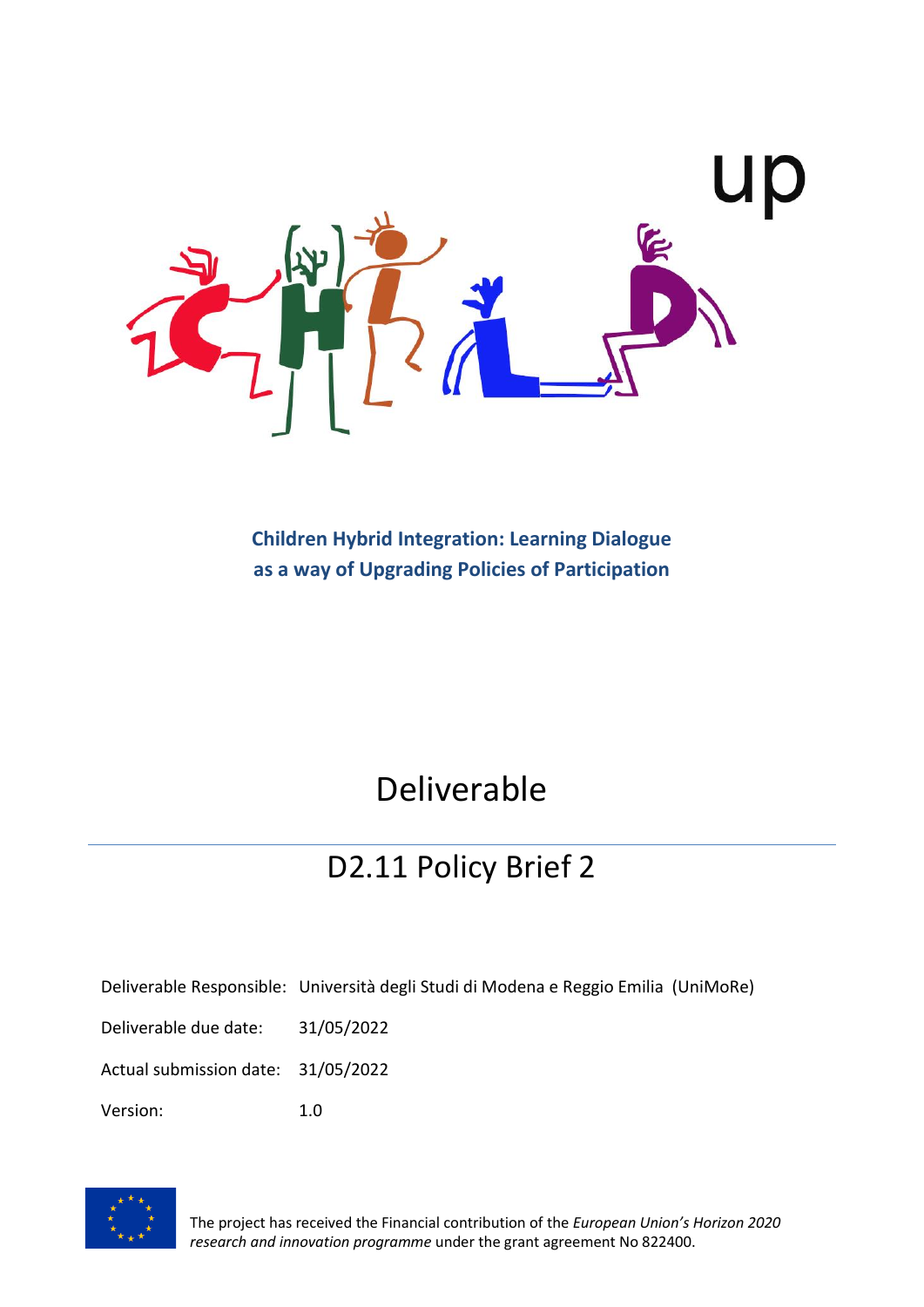

| <b>Document Control Page</b> |                                                                                                                                                  |  |
|------------------------------|--------------------------------------------------------------------------------------------------------------------------------------------------|--|
| <b>Title</b>                 | Policy Brief 2                                                                                                                                   |  |
| <b>Creator</b>               | University of Modena and Reggio Emilia                                                                                                           |  |
| <b>Description</b>           | Policy Brief 2                                                                                                                                   |  |
| <b>Publisher</b>             | Child-Up Consortium                                                                                                                              |  |
| <b>Contributors</b>          | All the partners                                                                                                                                 |  |
| <b>Creation date</b>         | 31 May 2022                                                                                                                                      |  |
| <b>Type</b>                  | Report                                                                                                                                           |  |
| Language                     | English                                                                                                                                          |  |
| <b>Rights</b>                | copyright "Child-Up Consortium"                                                                                                                  |  |
| <b>Audience</b>              | public<br>⊗ restricted                                                                                                                           |  |
| <b>Review status</b>         | Draft<br>WP leader accepted<br><b>Technical Manager accepted</b><br>Coordinator accepted                                                         |  |
| <b>Action</b><br>requested   | to be revised by Partners<br>for approval by the WP leader<br>for approval by the Technical Committee<br>for approval by the Project Coordinator |  |
| Requested<br>deadline        | N.A.                                                                                                                                             |  |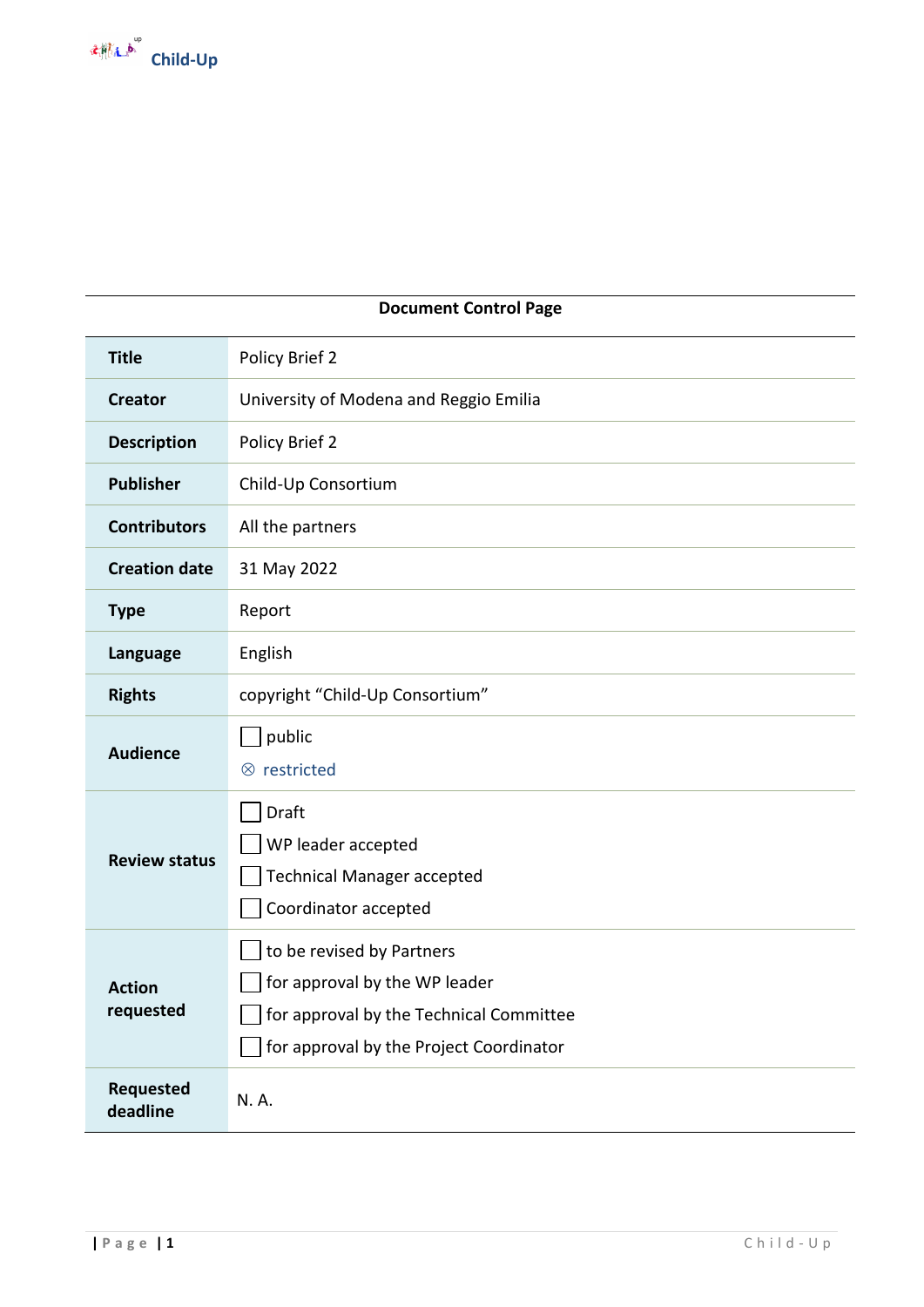

# **Contents**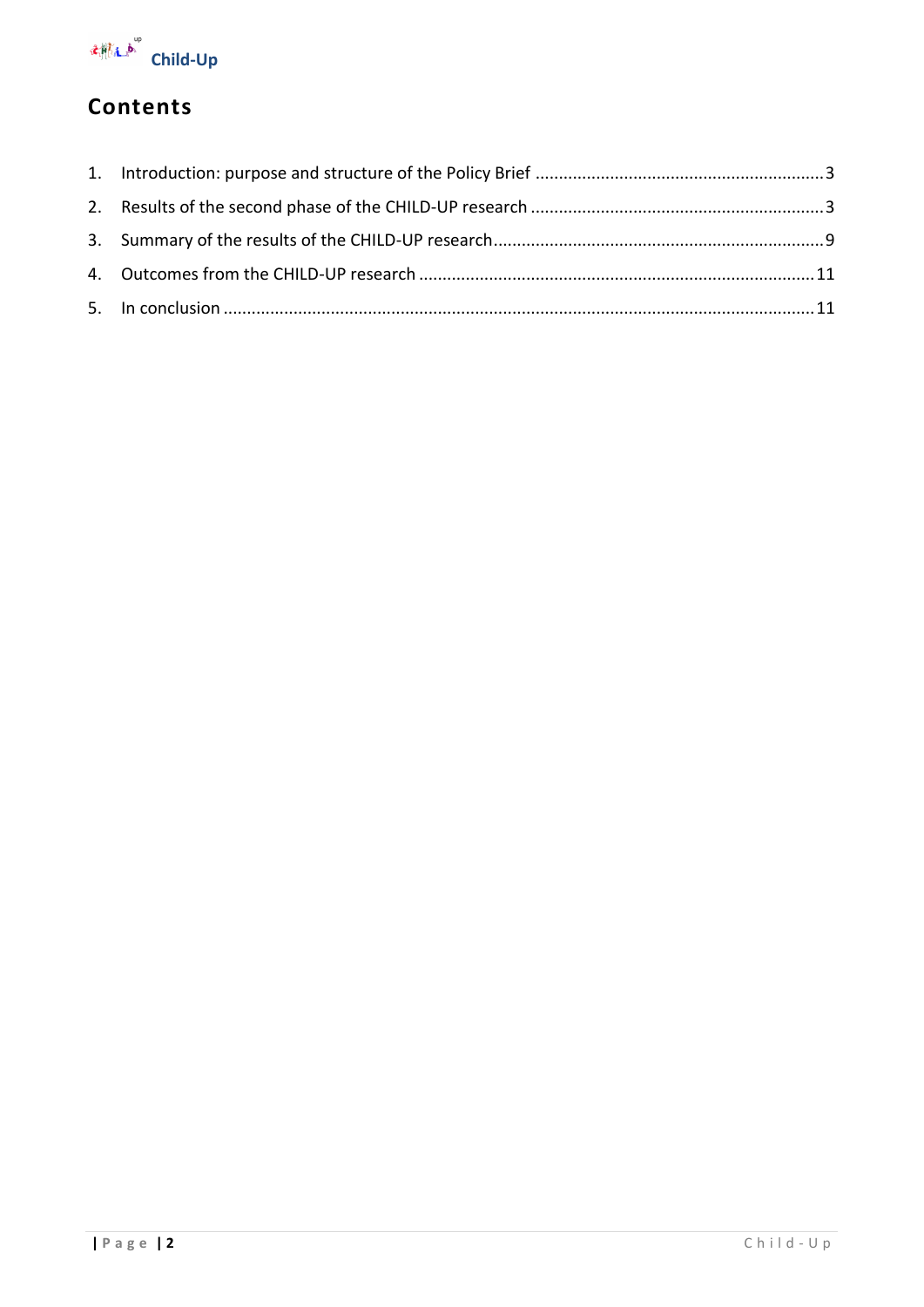

## <span id="page-3-0"></span>**1. Introduction: purpose and structure of the Policy Brief**

This second policy brief, developed in the framework of the CHILD-UP research Project, has three objectives:

**Objective 1:** Providing information for what concerns the results of the second research phase, prevalently qualitative.

**Objective 2:** Summarising the relevant results of the CHILD-UP research.

**Objective 3:** Providing information about the production of outcomes as tools for training and production of innovation in the education system.

The CHILD-UP research project has been realised across seven European countries (Belgium, Finland, Germany, Italy, Poland, Sweden and the United Kingdom) and has been supported by three partners that have worked to dissemination and communication of research.

## <span id="page-3-1"></span>**2. Results of the second phase of the CHILD-UP research**

The second phase of the CHILD-UP research was planned to gain knowledge about the meaning of narratives and practices concerning promotion of migrant children's agency and their hybrid integration in the education system. This phase included three research activities.

- 1. Individual and focus group interviews with 284 professionals (teachers and educators, social workers, interpreter/mediators) and 1305 children, investigating narratives of school experience and relations, with particular reference to inclusion of children with migrant background-
- 2. Recording of 207 school activities (second language and intercultural education; facilitation of dialogue and participatory activities based on teaching) and 18 activities of language mediation in teacher-parent meetings.
- 3. Focus group interviews and questionnaires involving 1601 children about their understanding and evaluation of these activities.

The next subsections analyse the results of these research activities. For this purpose, a short summary of the results and indicators drawn from the previous research phase is also provided.

#### **Results from individual and focus group interviews**

#### *Children's school experience and agency*

The preliminary investigation on national policies showed some barriers hindering the integration of children with migrant background (CMB) in the school system: (1) delays in starting school; (2) stereotyping and discrimination in the classroom; (3) placement in grade levels or programmes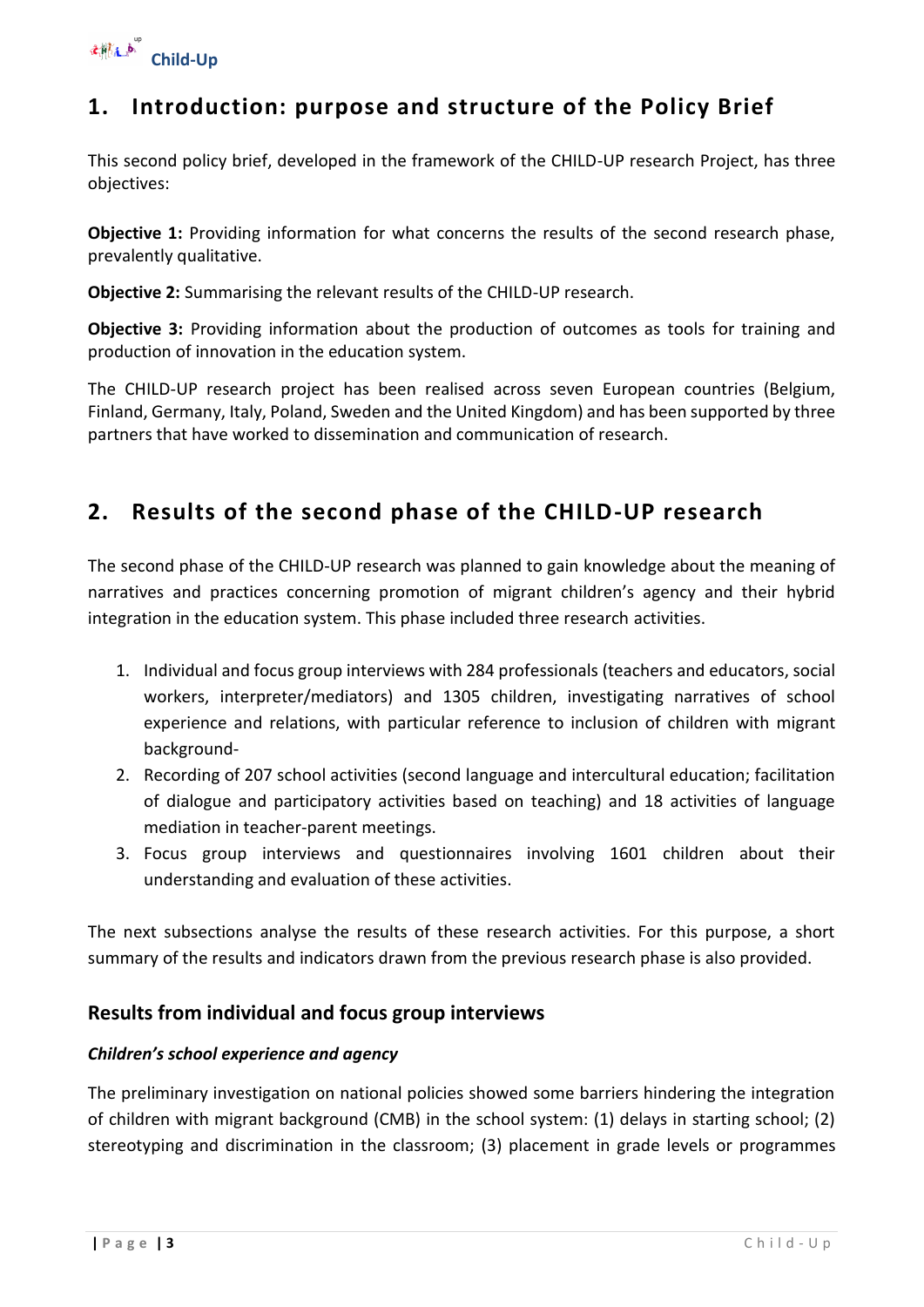

without consideration for experiences and needs; (4) lack of support of learning and maintenance of mother tongues.

However, the survey showed that most CMB are quite positive about their school experience. **CMB and non-migrant children tend to answer along similar lines**. Some differences are that CMB: (1) are more frequently respectful of hierarchical relations with teachers than non-migrant children; (2) perceive more difficulties in speaking about their feelings and preferences, (3) feel more frequently involved in decision-making and designing the classroom.

The **individual and focus group interviews** confirm that CMB and non-migrant children share the same school experience:

- Children value school as a meeting place, in particular a space for contact with friends.
- Children wish a school that is non-hierarchical, promotes a more relaxed atmosphere and good relations, reduces the distance between children and teachers, and includes children's personal narratives and feelings.
- Children value greatly their participation and responsibility in their own education, as partners in teaching and learning.
- Children expect more opportunities for co-determination in matters concerning them, as well as the possibility of disagreeing on certain tasks.
- Children express their support for methods of teaching open to children's needs and interests, which promote expressions of personal experiences and knowledge.

In individual and focus group interviews, children's agency is expressed in terms of:

- Taking decisions about themselves
- Having a sense of influence on school activities
- Being able to form social relationships according to their own needs.
- Contesting rules that they find unfair or unnecessary
- Influencing the solutions of difficulties.

By contrast, children's confidence in the educational system and children's agency, and in particular CMB's confidence, is undermined by:

- Hierarchical relations with teachers.
- Teaching as more focused on evaluation than on dialogue and valorisation of children's competences.
- Teachers' priority of obligations and rules above children's needs.
- Teachers' indifference towards CMB or even discrimination, such as inappropriate reactions concerning CMB's problems.
- Teachers' insufficient consideration for CMB's problems in the language of instruction.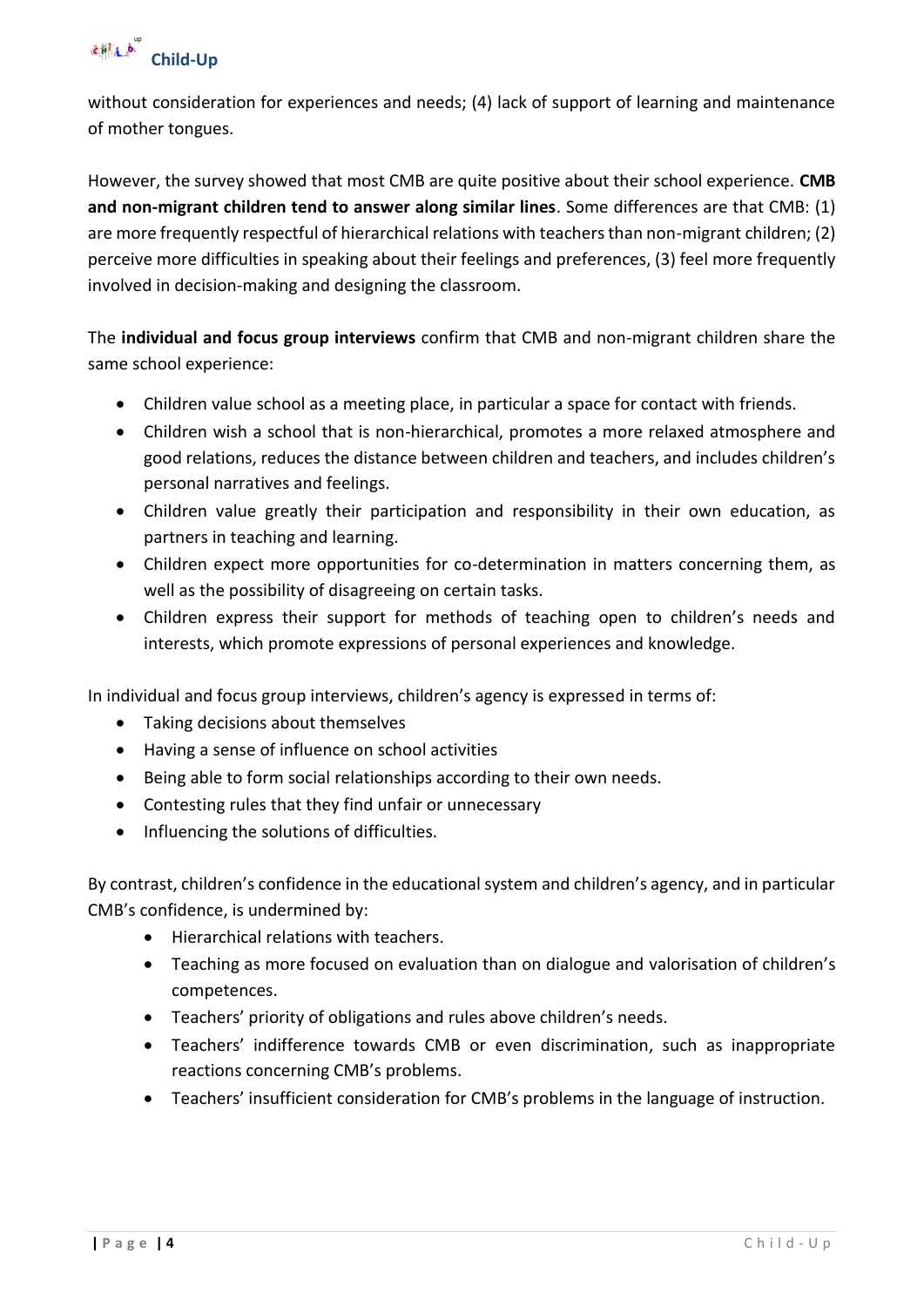

Those CMB who report being unfairly treated by teachers, mentioning labelling and discrimination, also refrain from sharing their troubles with teachers to avoid any potential negative consequences.

**There are evident relations between children's agency on the one hand, and collaboration and help from teachers on the other.** 

#### *Teachers' support of agency*

The survey showed that teachers' systematic support of agency is not frequent, above all for what concern support of creative ideas, dissent and children's initiatives. By contrast, the interviewed teachers recognise the **children's need to express agency in school life:**

- Teachers are in favour of open and safe atmosphere in the classroom and teaching methods based on dialogue.
- Teachers stress the importance of establishing personal relationships with children and recognizing children's capabilities.
- Teachers recognize the need to be welcoming and open-minded towards CMB, responsive to their needs and ready to modify their teaching methods to fulfil these needs.
- Teachers claim that they undertake actions to help CMB to overcome marginalization.

Teachers frequently associate agency with educational needs, just paying attention to children's interests that can motivate them to learn the language and to participate in school activities. Moreover, active and open dialogue is rejected by some teachers as too unconventional.

#### *Cultural differences, intercultural relations and CMB's agency*

The preliminary background research and the survey showed that (1) a large minority of teachers are not trained in intercultural competence; (2) monolingual approach is widespread in schools; (3) language mediation and support of native language are rather infrequent; (4) teachers have problems in facing cultural stereotyping and discrimination, enhancing sensitivity on these topics, raising awareness for cultural differences and adapting to children's cultural diversity; (5) teachers show ambivalent representations about hybridization, celebration of cultural difference and observation of problematic intercultural differences; (6) however, teachers are more frequently open to hybrid integration than parents who are more frequently interested in assimilation.

Interviews show that according to teachers:

- The potential to express CMB's agency is limited by lack of language skills.
- Activities that do not involve the extensive use of the second language can support CMB's self-esteem.
- Low expectations regarding academic performance, lack of resources, deficiencies in competent staff, negatively influence CMB's agency.
- CMB's agency is influenced by gender, since diverse family expectations regard careers and education towards migrant boys and girls.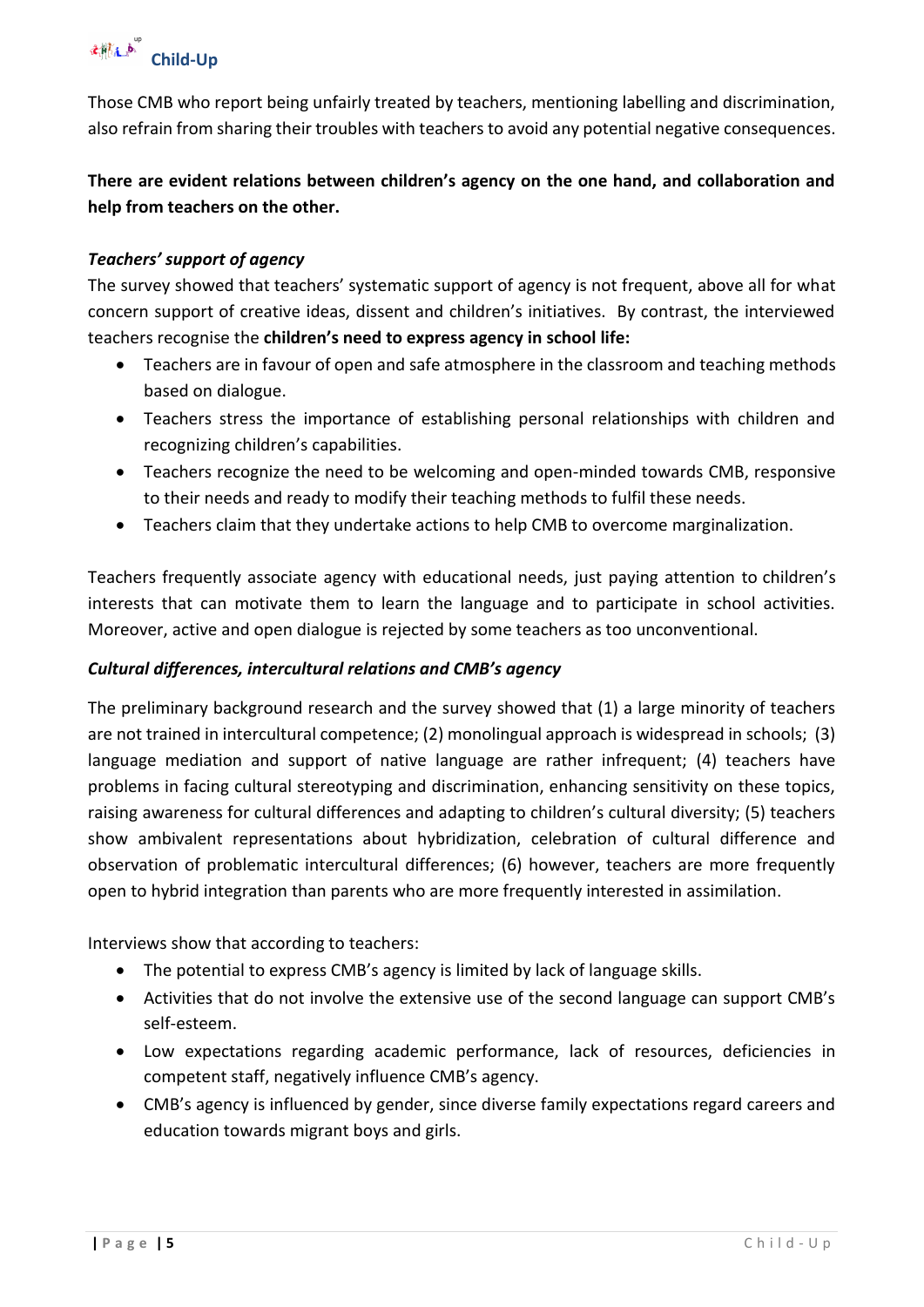# <sup>《桃江声》</sup> Child-Up

- Knowledge of languages in the country of immigration is important to attend schools, create relations with peers, avoiding marginalisation and segregation.
- CMB's cultural background is important, especially at the beginning of their stay in new country.

Peer relations are considered important by both children and professionals also for enhancing children's agency. In particular, CMB consider peer relations important for their school experience. Professionals state that through peer contacts, CMB gain more opportunities to develop their knowledge of the local language, better understand cultural norms as well as comply with school rules and regulations.

#### *Involvement of migrant parents*

The survey showed that: (1) parents' positive assessment of communication with teachers is much more frequent than teachers' positive assessment of communication with parents; (2) the teachers' perception of obstacles in the functioning of teacher-parent communication does not take account migrant parents' difficulties sufficiently.

However, interviewed teachers recognise that language barriers are a crucial factor that influences the capacity of parents to support their children's school experience. Moreover, the voice of migrant parents can be hindered by teachers' defensive approach and in school councils.

Interviews to CMB show that parents and family are a great source of support in the school context, but parents are not always able to be a source of significant support in school matters. Thus, older siblings are frequently mentioned as family members who can help in school matters.

### **Results from recordings about facilitation in schools**

**The results of the analysis of the activities in classes and groups of children are important to understand the conditions of CMB's agency and hybrid integration in the classroom.** The term "facilitation" is used to identify any activity constructed to provide enhancement and support of children's agency and dialogic interlacements of narratives of children's personal cultural trajectories. Facilitation is based on a variety of actions that enhance and support children's agency as authority in producing knowledge and may be provided by both teachers and external educators or professionals. However, facilitation is more difficult when teachers act as "facilitators" in their classes.

The recordings of facilitated activities show a variety of ways and obstacles for facilitation of CMB's agency and hybrid integration. The analysis of these recordings leads to a possible classification of forms of activities in the classroom:

1. Forms of facilitation. These forms include a mix of: (a) questions that enhance participation; (b) formulations that summarise, explicates or develop the gist of children's narratives or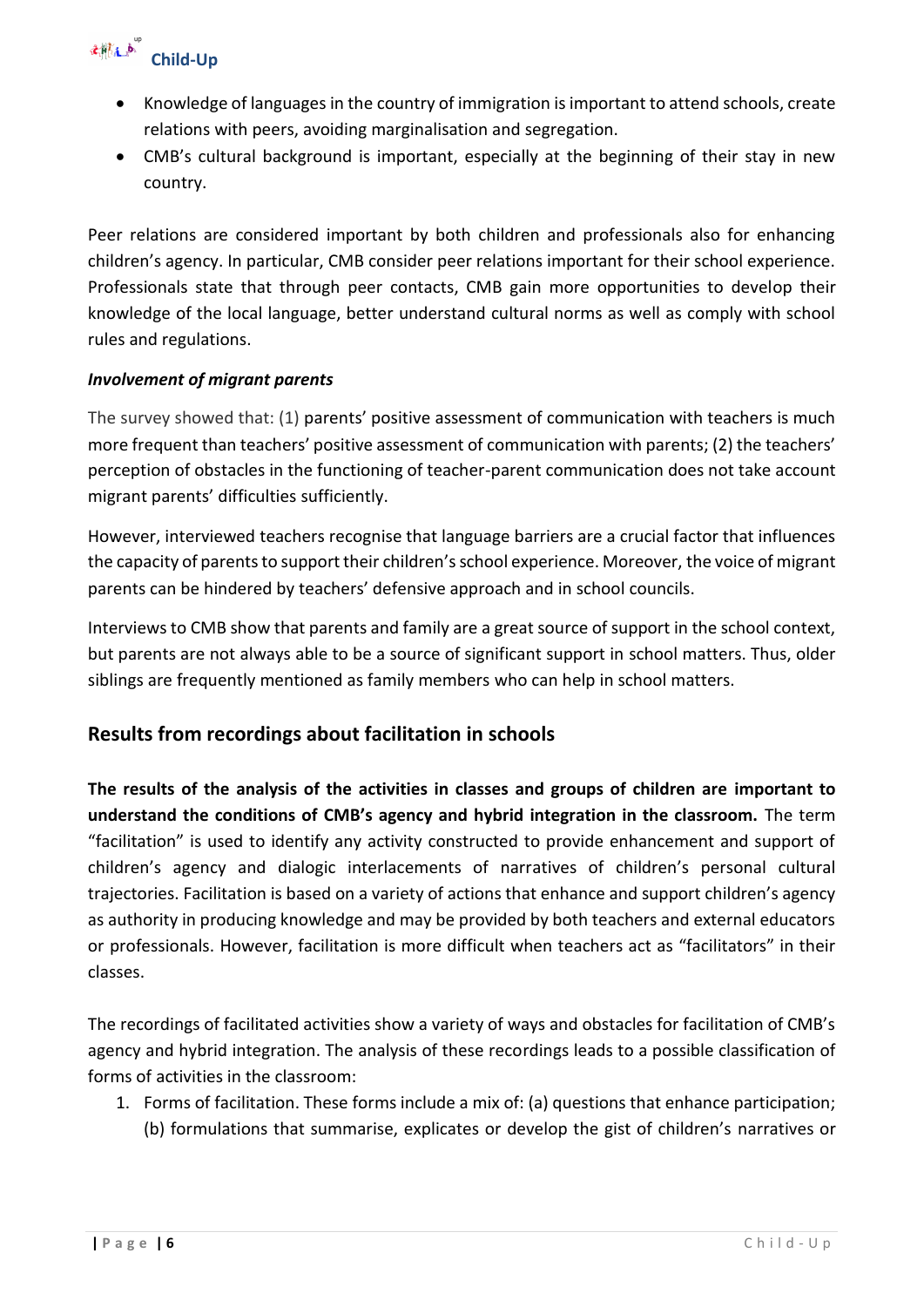

contributions; (c) minimal responses that show active listening and attention for these narratives.

- 2. Mixed forms of facilitation. These forms include some facilitators' guidance. Facilitators provide comments or explanations that stress the relevant and positive narratives produced by the children.
- 3. Directive forms of facilitation. These forms include more frequent, sometimes systematic, facilitators' comments and explanations, and some normative recommendations.
- 4. Forms of participated teaching. These forms are based on facilitators' superior authority in producing knowledge and their aim to guide children's contributions, but avoiding negative evaluations. These forms tend to transform facilitation into teaching.

Forms of facilitation (1) represent the most effective way of enhancing and supporting CMB's agency and hybrid integration. Children's agency decreases from forms of facilitation (1) to forms of participated teaching (4).

Forms of facilitation can be applied in all schools, from early childhood to adolescence. In early childhood, however, mixed and directive forms of facilitation are more frequent, probably because children show less language fluency in conversation and thus less ability in dialogue, thus they can be seen in need of guidance.

The problem of fluency has an important impact on facilitation, in particular in classrooms of second language. When CMB are not fluent, it is more difficult to support their agency and to enhance dialogue. An important factor is the difference between modes of facilitating second language learning: the mode based on communication in the classroom context seems to be more effective, since it encourages the production of children's narratives.

Autonomous interactions between children are also important. In particular, children's autonomous work group is based on the tasks that are assigned by facilitators, which can enhance or underestimate children's agency and dialogue.

Four factors are important for the facilitation of children's narratives.

- 1. The agency exercised by children, i.e. to children's choices of ways and contents of narratives, is important in the production of narratives, in particular narratives about children's personal experiences.
- 2. Children's agency is more clearly shown by their actions as elicitors or tellers of narratives.
- 3. The children's interest in the facilitated narratives enhances their autonomous initiatives.
- 4. When children's agency is enhanced and supported, interlacements between narratives are more frequent and fluid.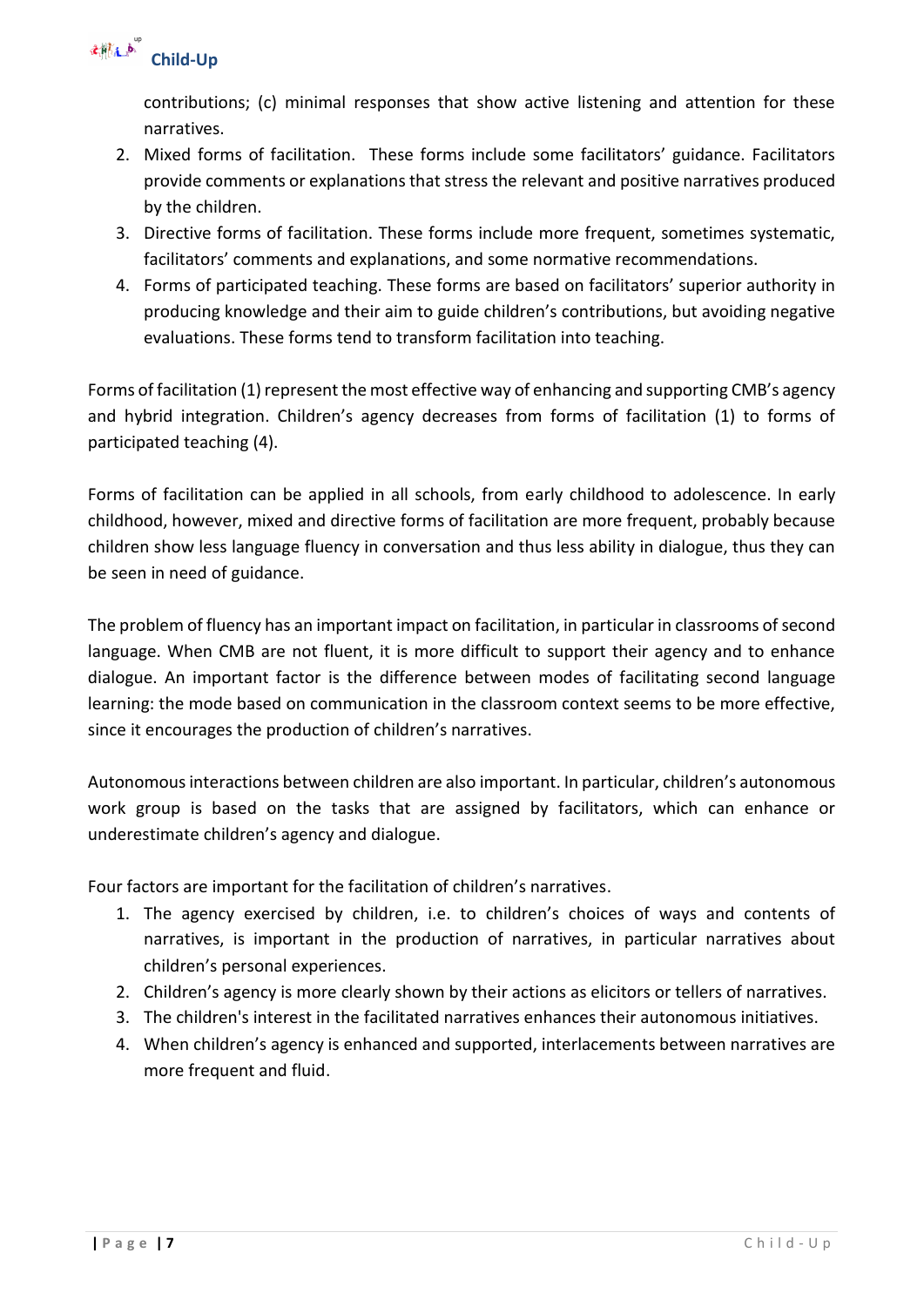

#### *Language mediation*

In some Italian schools, CHILD-UP provided the analysis of language mediation in the interaction between teachers and parents, sometimes with the participation of children, showing several difficulties in mediated parent-teacher communication:

- 1. Teachers provide long monologues, without asking parents to comment or explain their children's behaviours, nor proposing any form of collaboration with them.
- 2. Teachers' assessments are negative and focus on: (a) the poor Italian language competence of the children, and (b) the lack of parental support.
- 3. Parents give minimal feedback when reported about teachers' negative assessments about their children's performance.
- 4. Parents react defensively when accused of giving little support to their children.

In these conditions, language mediation requires an exceptional effort:

- 1. Mediators mitigate teachers' assessments both by highlighting positive aspects in their renditions and by explaining to parents how the system functions and what they can do with it.
- 2. Mediators try to include the parents in the interaction by providing support and suggestions to the parents.
- 3. Mediators' mitigation and suggestions partially help to avoid teachers' judgemental discourse.

When teachers provide positive assessments of children and of their parents' support and involve the parents, mediation is much easier.

When children participate in mediated interactions, complexity and difficulties can increase, since:

- 1. Frequently, teachers talk about children indirectly.
- 2. When children are addressed by teachers or through mediators' initiatives, children hesitate to respond or only provide minimal feedback.
- 3. When children take autonomous initiatives, these initiative are not supported.
- 4. Mediators' attempts to involve children are difficult when they are harnessed in the teacherparent - or parent-child - interaction.
- 5. Thus, children's agency is not empowered even despite language mediation.

#### **Children's evaluation of activities**

Post-test questionnaires show that a large majority of children (69%) appreciated facilitation while only 7.5% did not appreciate it, in particular in primary schools in London. Almost no one gave a negative evaluation in secondary schools. CMB considered these activities enjoyable and effective, above all since they focused on dialogue and children's participation. The importance of dialogue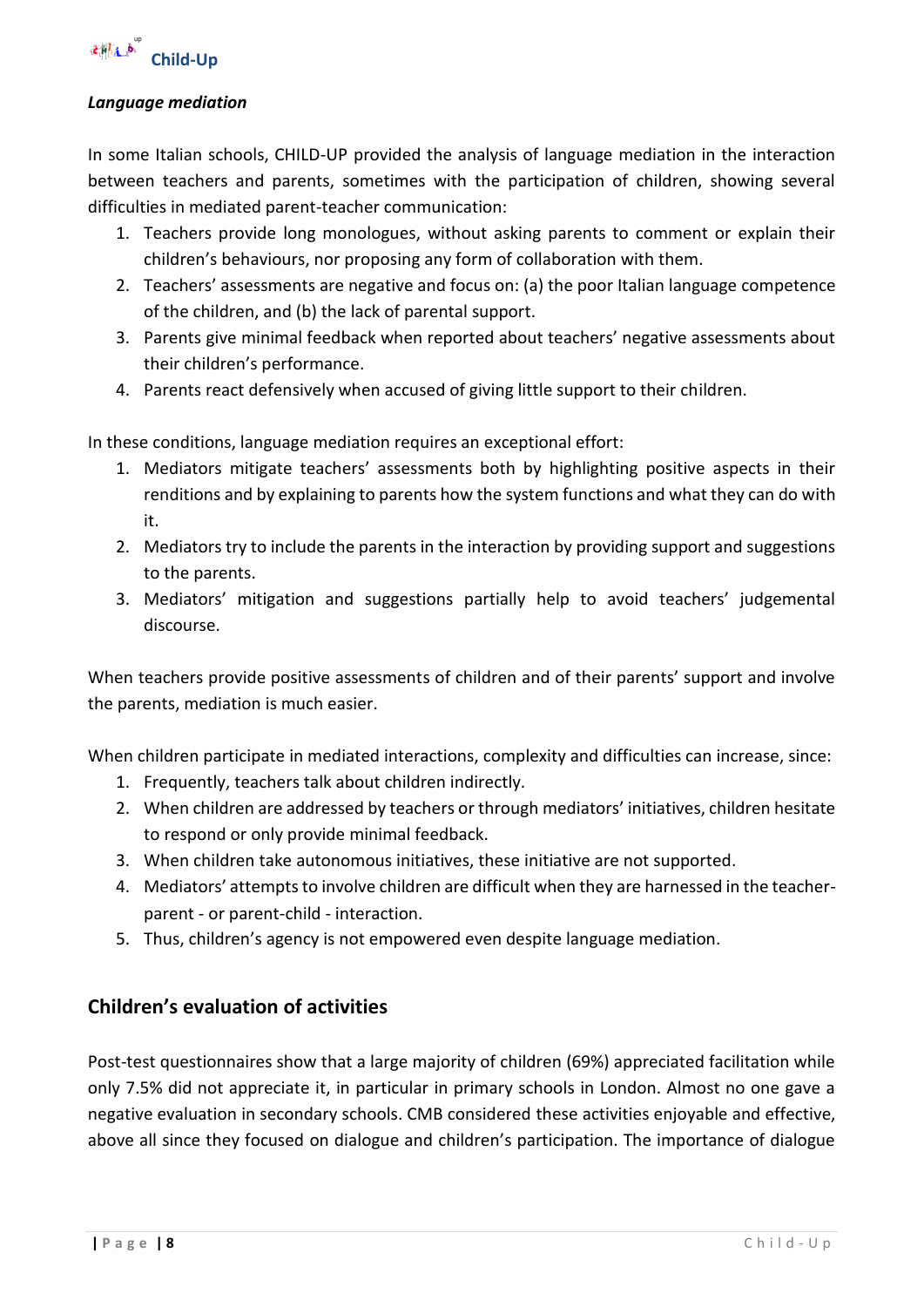and support of personal expressions was confirmed and emphasized by the focus group interviews. **Equal observation and evaluation of activities among CMB and non-migrant children means that hybrid integration has been effective.** 

# <span id="page-9-0"></span>**3. Summary of the results of the CHILD-UP research**

The way of supporting of agency and hybrid integration can be seen from different points of view.

- Quantitative analysis shows important weaknesses regarding teachers' (and other professionals') training, support of agency and narratives of intercultural relations.
- Analysis of interviews shows that teachers (and other professionals) are interested in agency and dialogue, although several respondents share an essentialist view of cultural differences.
- Analysis of recordings of activities show possibilities and limits of facilitation of children's agency and hybrid integration.

Against this background, some general considerations about the development of hybrid integration are summarised in twelve points as possible stimulations of further reflections.

- 1. Legislation and considerations about the political climate of children's migration cannot explain the complexity of CMB's lived experiences. In this experience, daily interactions are more relevant than legislation and general political climate.
- 2. School daily interactions show that, while agency is only partially expressed in schools, CMB are less problematic for expression of agency than for learning.
- 3. Despite teachers' recognition of the importance of children's agency, and especially CMB's agency, teachers do not seem at ease with important expressions of agency.
- 4. Teachers are not very frequently trained in intercultural issues and frequently declare difficulties in dealing with these issues; however, most of them recognise the importance of hybridisation.
- 5. The problems with migrant parents' participation concern both their difficulties in communicating with teachers and their participation in a general parental narrative of intercultural communication that underscores the complexity of hybrid integration.
- 6. Both children and teachers recognise the importance of dialogue and non-hierarchical relations, but dialogue is interpreted by teachers as prevalently associated to learning rather than to agency.
- 7. The analysis of classroom activities shows that dialogue is possible through facilitation, but also that facilitation is not always and not easily realised in schools.
- 8. The analysis of practices shows difficulties in language mediation with parents and above all with children.
- 9. There is consistency between the researchers' analysis of the facilitated interactions and the children's evaluations of these interactions.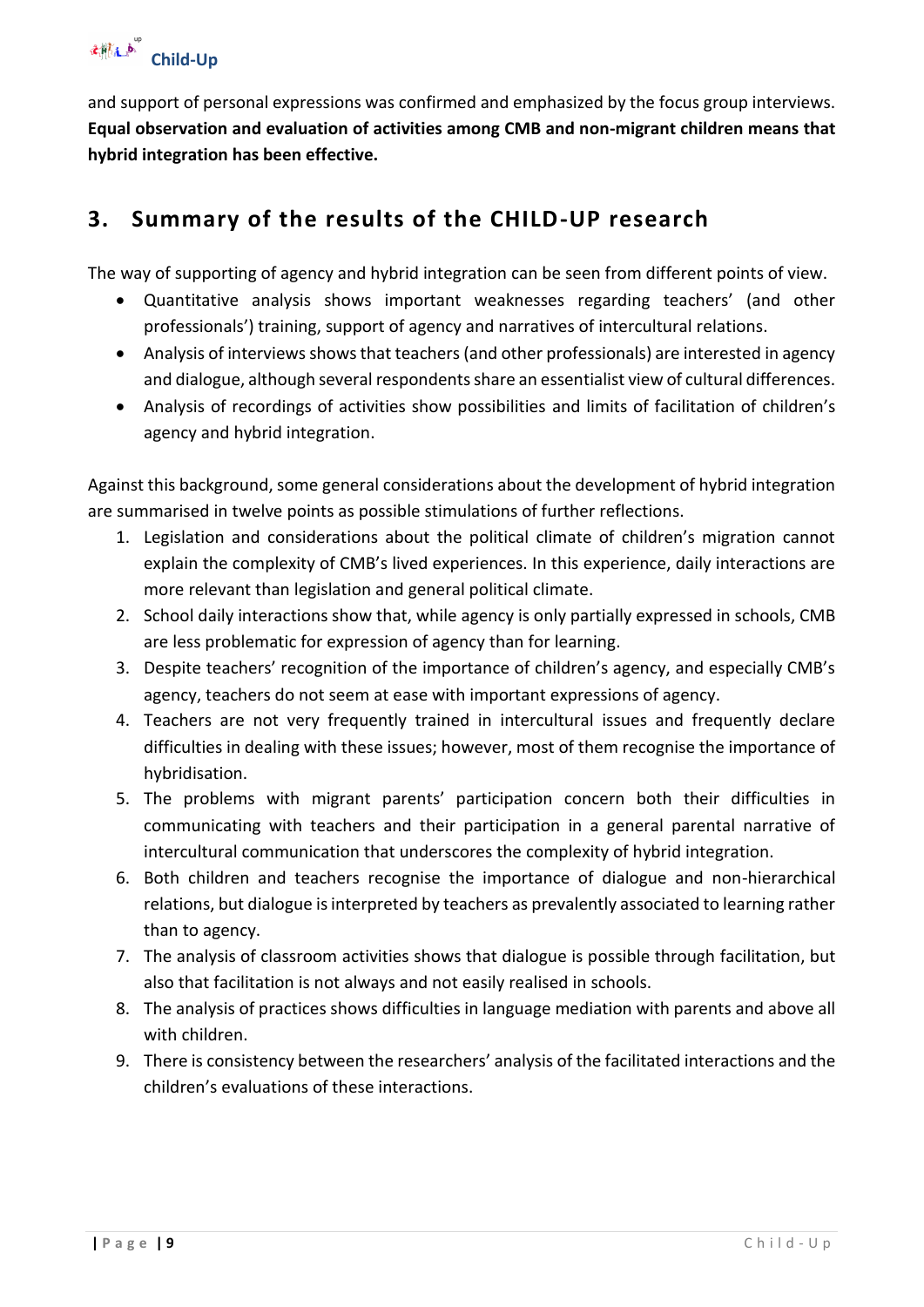# <sup>《桃江声》</sup> Child-Up

- 10. There is not complete consistency between the survey and the interviews that have involved professionals: interviews are generally more positive for what concerns support of agency and hybrid integration.
- 11. Hybrid integration is the outcome of facilitative actions that do not only concern CMB, but the whole classroom.
- 12. Facilitation requires attention to agency and hybrid integration, rather than to cultural differences or vague "intercultural relations"; it requires awareness of the complexity of classroom interaction, children's personal cultural trajectories and their interlacements, as well as parent-teacher communication.

The **development of hybrid integration is** based on the combination of cultural elements of both the country of origin and the host country, in an original and unique synthesis determined by children's agency. This implies the importance of a space for expression of all children's personal cultural trajectories. In particular, CMB's agency in narrating their personal cultural trajectories and the facilitation of interlacement of narratives of these trajectories are important for hybrid integration.

Stereotypical and ethnocentric communication about cultural differences can negatively influence the production of hybrid integration. Insufficient teachers' training, their sense of difficulty in approaching CMB's difficulties and their ambivalent narratives mixing hybridity, cultural differences, and even assimilation, can negatively influence the facilitation of CMB's narratives of personal cultural trajectories and dialogue in the classroom. Moreover, parents' ethnocentric positioning can be a serious obstacle to the production of conditions of hybrid integration in schools.

#### *Gender differences?*

Gender is marginally relevant to explain the quantitative data, it is rarely considered in interviews with children and it is not relevant as for participation in classroom interactions.

Gender is not relevant in the evaluation of facilitation, with the only exception that boys more mocked others and were more frequently bored and annoyed.

Gender is considered relevant by professionals, above all to explain differences between boys and girls in migrant families.

While gender differences cannot be evident in several research results, taking children's agency seriously allows an understanding of possible gender differences.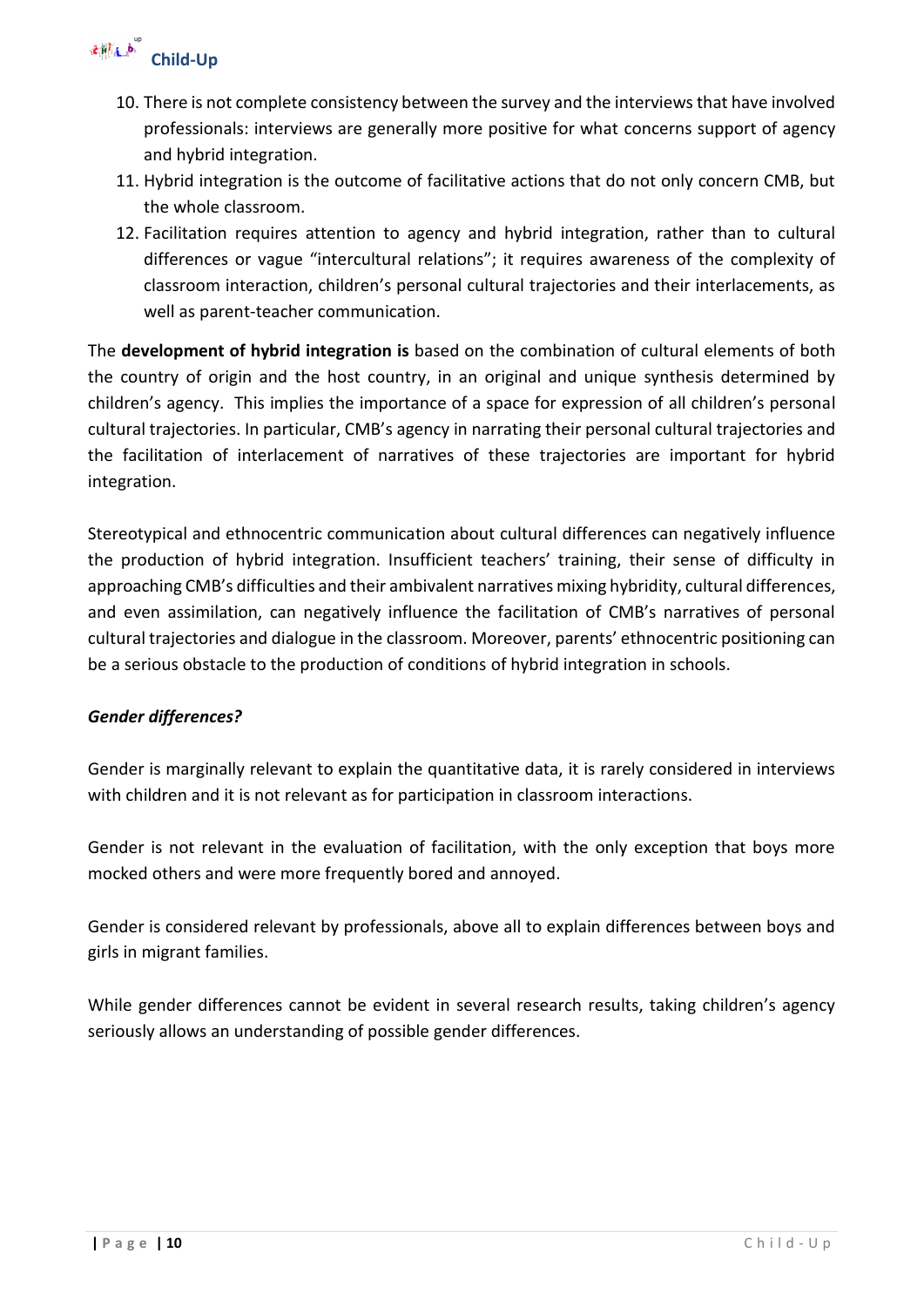

## <span id="page-11-0"></span>**4. Outcomes from the CHILD-UP research**

Starting from the research results, the CHILD-UP project has provided three important outcomes:

**The archive,** which includes 124 written documents and 32 audio-video of selected facilitated interactions. With a single meta-search, quantitative data, qualitative data and, if available audiovideo files can be reached, distinguishing between genders, ISCED grades, any combination of these, and more.

**The data-driven training package, including a Massive Open Online Course**, which is designed to support professional, offering practical tools to transform promotion of CMB's agency and hybrid integration from an aim to a methodology, promoting skills and communication strategies in professional practice and empowering users to become agents of innovation in communicating with children. Users can choose to work independently or share their training with colleagues to analyse materials included in the training handbook or the MOOC.

**The guidelines** aim to give some orientation to those professionals who are interested to enhance dialogue, CMB's agency and hybrid integration. They aim to support the planning and design of activities that are inspired to innovation following the results of the CHILD-UP research.

### <span id="page-11-1"></span>**5. In conclusion**

The CHILD-UP research aims to enhance important reflections in and about the education system, regarding conditions, risks and difficulties of facilitating children's agency and promoting hybrid integration. A summary of the most important reflections is listed below.

- Facilitation can enable hybrid integration in schools and classrooms. Hybrid integration is important since it opposes to essentialist views of cultural difference and assimilation.
- Children's agency is extremely important to achieve hybrid integration since it means active contribution to dialogue and allows the interlacement of narratives of personal cultural trajectories.
- It is particularly relevant to support agency of children with migrant background, but Hybrid integration is based on all children's agency in schools and classrooms.
- Professionals, above all teachers, can enhance and support migrant children's (and their parents') agency by using specific types of facilitative actions that have been made available through field research.
- Facilitation can be improved if teachers actively collaborate with external facilitators/educators and mediators, thus connecting schools and local community.
- It is important to pay great attention (1) to the specific conditions of extension of facilitation to different teaching contexts and (2) to the ways in which mediators can facilitate dialogic communication between migrants and teachers or other institutional representatives.